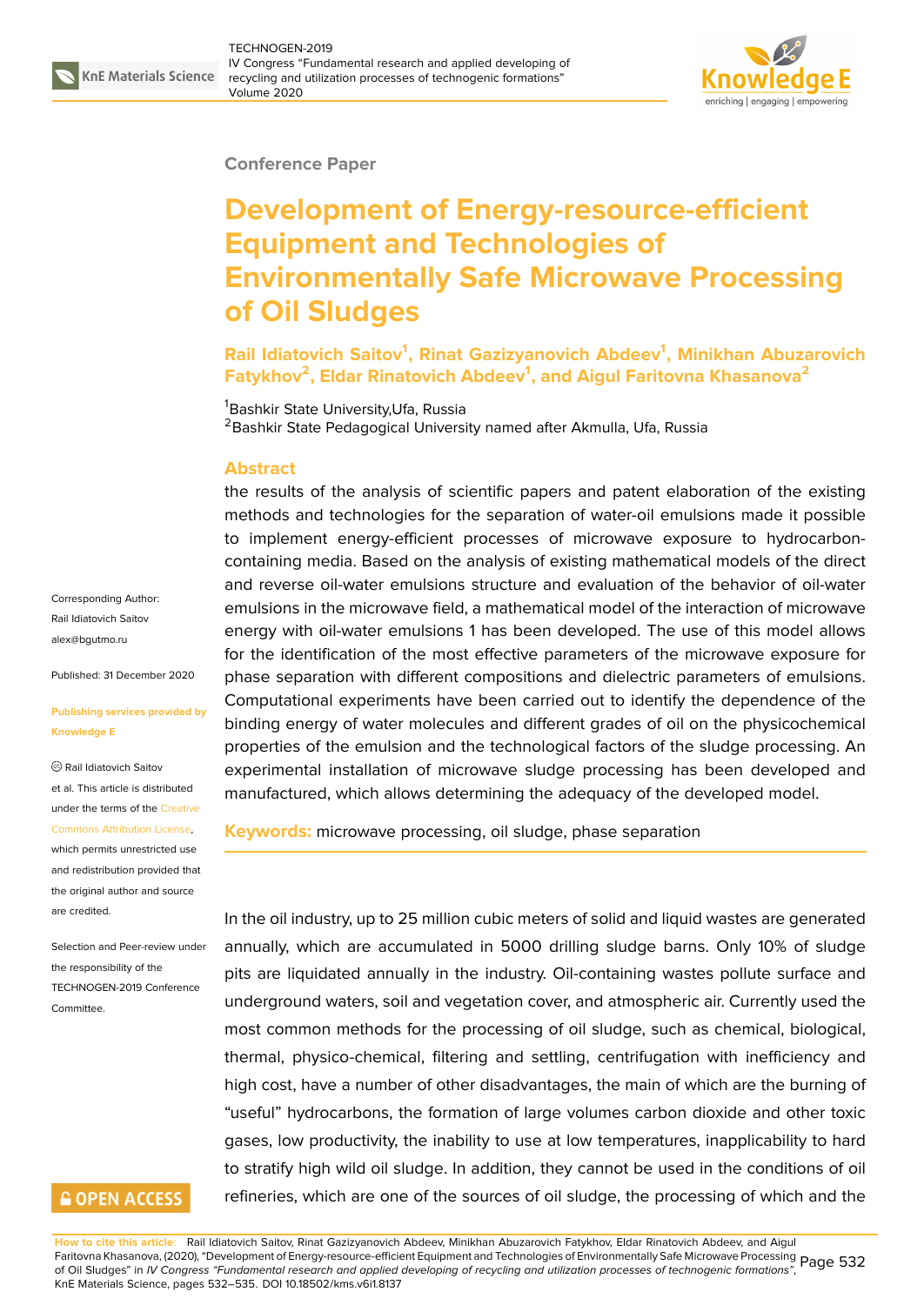technological stream of oil refining, i.e. «In place», could significantly reduce the amount of waste generated [1].

We are developing a technology for the processing of oil sludge based on new highly efficient methods and equipment that will ensure safety for the environment and human health, [as](#page-3-0) well as eliminate the above-mentioned disadvantages of existing technologies. Currently, one of the promising technologies in the oil and refining industries is considered to be microwave processing of hydrocarbon compounds to reduce viscosity during transportation, separation of stable emulsions during primary oil refining, utilization of drilling oil sludge waste and petrochemical production waste [2, 3]. The parameters of microwave processing in the last stage have to be studied experimentally, but the frequency, power of the generator, and exposure time must be determined by at least rough calculations, because, firstly, there are several hundred [va](#page-3-1)r[ie](#page-3-2)ties of oil and oil sludge, and secondly, microwave generators are produced only for several fixed frequencies, the most accessible of which is 2.4 GHz, which, by the way, explains their sweeping application in experiments. In this case, the separation of the phases of the emulsion occurs mainly due to heating. The main goal of our work is to develop energy-efficient low-temperature technologies for environmentally safe microwave processing of oil sludge waste. For this, it is necessary to determine the optimal modes of microwave exposure. Under certain assumptions, using energy relations, this problem can be solved to a first approximation. To do this, we proposed the simplest model for determining the minimum microwave field strength, on which the power of the generator depends. The resonance frequency of water molecules is known [4]. However, taking into account the small penetration depth of the microwave wave, it is also necessary to study frequencies close to the resonance at which the separation effect does not significantly decrease. To do this, we use the expression

$$
\mu_{\Sigma} = \alpha_e E,
$$

where  $\mu_{\Sigma}$  – total dipole moment of water molecules and hydrogen-carbon, oxygencarbon bonds present in water-oil and oil-water emulsions, CL m;  $α$  – electron polarizability of atoms, m3;  $E$  – electric field strength, V / m.

Where from  $E$  =  $\mu_{\Sigma}$  /α. Since the parameters  $\mu_{\Sigma}$  and α, different for different molecules and bonds, select the maximum value  $\mu_{\Sigma max}$  = 11,12 10<sup>-30</sup> and minimum  $\alpha_{min}$  = 0,48 10<sup>-30</sup>

from the emulsions present in water-oil and oil-water emulsions, which will determine the minimum electric field strength necessary for breaking the emulsion equal to 100 В/м, under the worst conditions. This is the top score *E*. Now we estimate the heating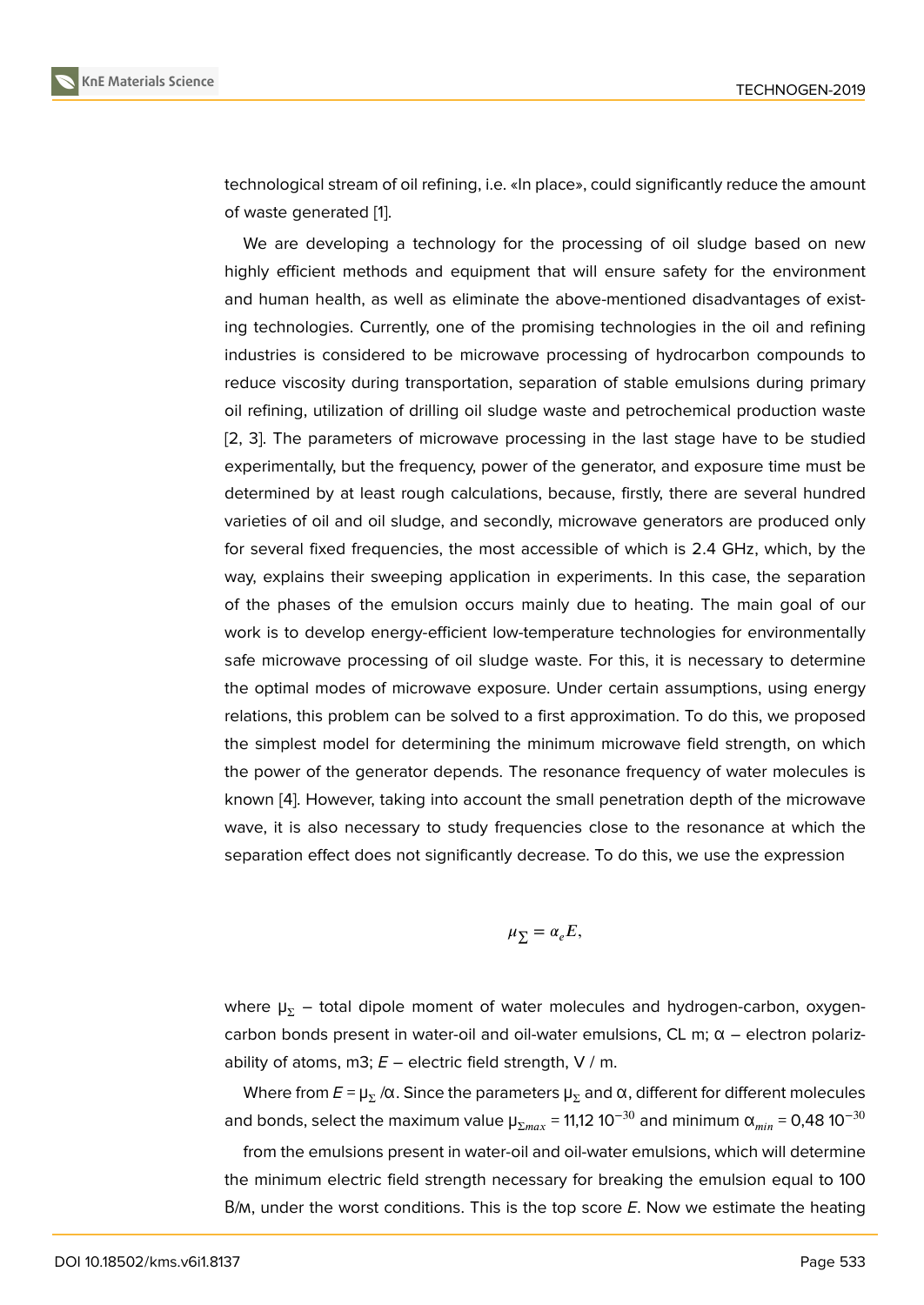temperature under normal conditions at the obtained value *E*, using our model of heating multicomponent mixtures [5]

$$
T(r) = T_0 + S_0 \sum_{i=1}^{n} k_i \mathsf{F}_{ei} \frac{\mathrm{e}^{-2\alpha_i r} \left(\exp\left(4\alpha_i^2 a_i^2 t\right) - 1\right)}{2\lambda_{\alpha m i} \alpha_i}
$$

The calculation results are shown in the graph (Figure 1).

The dependence of the temperature of the emulsion on the heating time, time seconds



**Figure** 1: The temperature dependence of the heating surface of the emulsion for 1 second

A computational experiment was carried out for a frequency of a microwave generator of 10 GHz, an initial emulsion temperature of 20 <sup>∘</sup> C, a water content in the emulsion of 40%,  $E = 100$  V / m. It can be seen from the graph that the temperature of the emulsion on the surface rose by 2.4 <sup>∘</sup> C in 1 s. It should be noted that the model reflects the ideal case when processing is carried out by electromagnetic action during normal incidence of a plane electromagnetic wave on the boundary of the oil sludge with constant electrophysical parameters. It is unrealistic to provide such conditions during heating, respectively, of high generator powers. Another thing with low-temperature processing, when the effective exposure time can be nanoseconds, which virtually removes the restriction on the flow rate of oil sludge. It is not difficult to ensure that the vast majority of the emulsion enters the microwave field for at least a few nanoseconds. In this case, the temperature from the action of microwave energy practically does not increase.

Thus, the low-temperature separation of the emulsion is possible due to the breaking of chemical bonds under the influence of an electromagnetic field, rather than heating. Note that, ceteris paribus, if the field strength is increased 100 times, the surface will heat up to 600 0C in 3 minutes, which is unacceptable for reasons of safety and the possibility of coking of oil sludge. In addition, heating in the stream also becomes